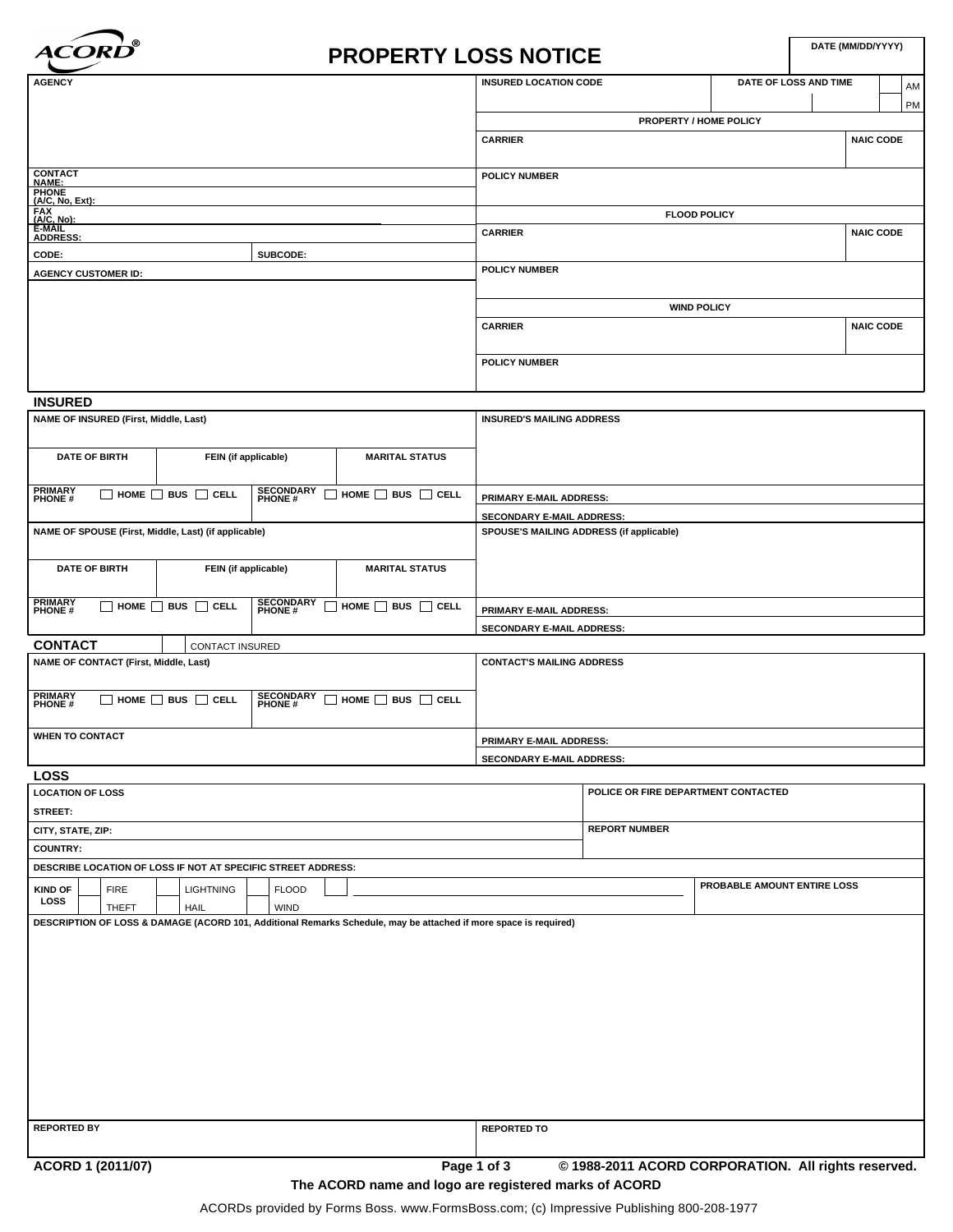# **REMARKS (ACORD 101, Additional Remarks Schedule, may be attached if more space is required)**

#### **APPLICABLE IN ALASKA**

A person who knowingly and with intent to injure, defraud, or deceive an insurance company files a claim containing false, incomplete, or misleading information may be prosecuted under state law.

# **APPLICABLE IN ARIZONA**

For your protection, Arizona law requires the following statement to appear on this form. Any person who knowingly presents a false or fraudulent claim for payment of a loss is subject to criminal and civil penalties.

## **APPLICABLE IN ARKANSAS, DELAWARE, KENTUCKY, LOUISIANA, MAINE, MICHIGAN, NEW JERSEY, NEW MEXICO, NEW YORK, NORTH DAKOTA, PENNSYLVANIA, RHODE ISLAND, SOUTH DAKOTA, TENNESSEE, TEXAS, VIRGINIA, AND WEST VIRGINIA**

Any person who knowingly and with intent to defraud any insurance company or another person, files a statement of claim containing any materially false information, or conceals for the purpose of misleading, information concerning any fact, material thereto, commits a fraudulent insurance act, which is a crime, subject to criminal prosecution and [NY: substantial] civil penalties. In LA, ME, TN, and VA, insurance benefits may also be denied.

### **APPLICABLE IN CALIFORNIA**

For your protection, California law requires the following to appear on this form: Any person who knowingly presents a false or fraudulent claim for payment of a loss is guilty of a crime and may be subject to fines and confinement in state prison.

## **APPLICABLE IN COLORADO**

It is unlawful to knowingly provide false, incomplete, or misleading facts or information to an insurance company for the purpose of defrauding or attempting to defraud the company. Penalties may include imprisonment, fines, denial of insurance, and civil damages. Any insurance company or agent of an insurance company who knowingly provides false, incomplete, or misleading facts or information to a policy holder or claimant for the purpose of defrauding or attempting to defraud the policy holder or claimant with regard to a settlement or award payable from insurance proceeds shall be reported to the Colorado Division of Insurance within the Department of Regulatory Agencies.